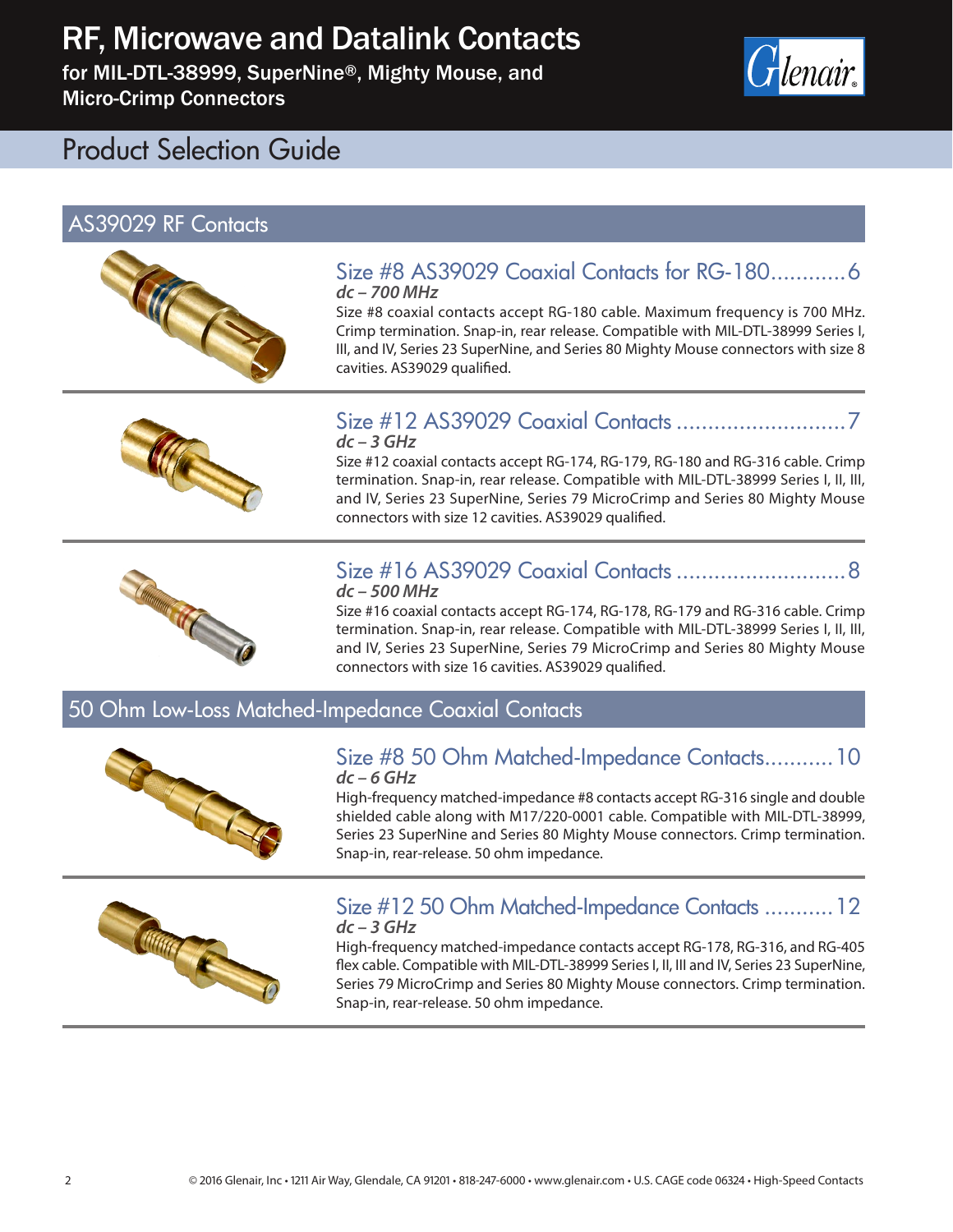for MIL-DTL-38999, SuperNine®, Mighty Mouse, and Micro-Crimp Connectors



# Product Selection Guide

## 75 Ohm Low-Loss Matched-Impedance Coaxial Contacts



#### Size #8 75 Ohm Matched-Impedance Contacts..........14 *dc – 4 GHz*

High-frequency 75 ohm #8 contacts accept RG-179 cable along with high performance RS170, SMPTE 292M, SMPTE 424M and other video cables. Compatible with MIL-DTL-38999 Series I, III, and IV, Series 23 SuperNine and Series 80 Mighty Mouse connectors. Crimp termination. Snap-in, rear-release.



#### Size #12 75 Ohm Matched-Impedance Contacts........16 *dc – 3 GHz*

75 ohm size #12 matched-impedance contacts accept high performance RS170, SMPTE 292M and other video cables. Compatible with MIL-DTL-38999 Series I, II, III, and IV, Series 23 SuperNine, Series 79 MicroCrimp and Series 80 Mighty Mouse connectors. Crimp termination. Snap-in, rear-release.

## 75 Ohm High-Performance Video Cable....................18



Cable is specially designed and manufactured for reliable performance in aircraft systems and other harsh environments involving high temperature, EMI and corrosive materials.

## 50 Ohm Spring-Loaded Microwave Coaxial Contacts



#### Size #8 Spring-Loaded BMB Coaxial Contacts............22 *dc – 18 GHz*

These size 8 contacts conform to the MIL-STD-348 BMB interface standard. These contacts accept RG-402-FLEX and RG-405-FLEX cables along with other low loss flexible cables. Compatible with MIL-DTL-38999 Series I, III, and IV, Series 23 SuperNine and Series 80 Mighty Mouse connectors. Solder termination.



#### Size 12 Spring-Loaded SMPM Coaxial Contacts.........24 *dc – 40 GHz*

These size 12 contacts accept RG-405-FLEX cable and are compatible with MIL-DTL-38999, Series 23 SuperNine, Series 79 MicroCrimp and Series 80 Mighty Mouse connectors. Solder termination. .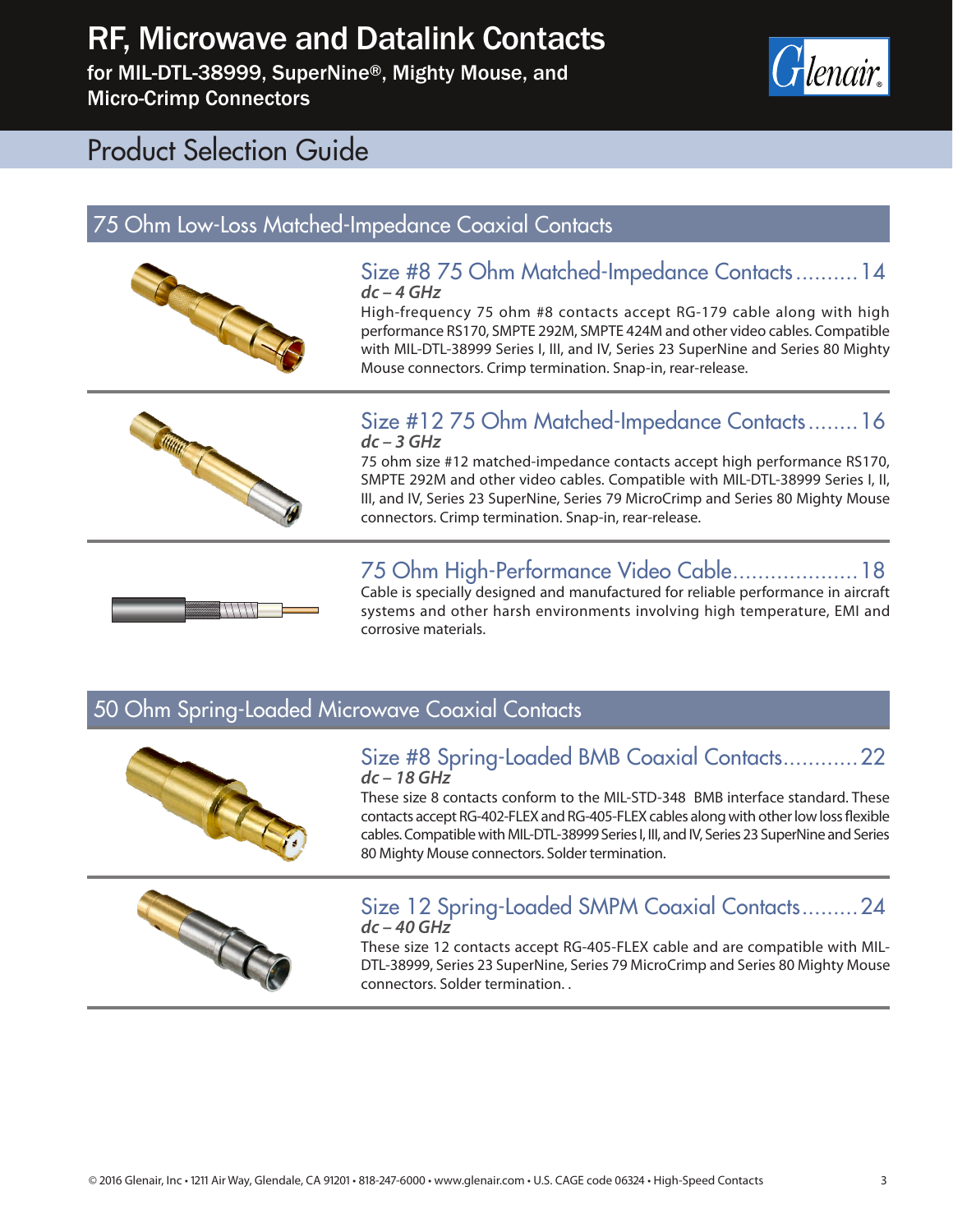for MIL-DTL-38999, SuperNine®, Mighty Mouse, and Micro-Crimp Connectors



# Product Selection Guide

#### Twinax Contacts



#### Size #8 77 Ohm Concentric Twinax Contacts .............26 M39029 concentric twinax contacts accommodate 77 ohm shielded twisted pair cable. These size 8 contacts meet the requirements of M39029/113 and /114. Compatible with MIL-DTL-38999, Series 23 SuperNine and Series 80 Mighty Mouse



# connectors. Use with M17/176-00002 databus cable, 10 MHz maximum operating frequency. Size #8 100 Ohm Concentric Twinax Contacts ...........28

These concentric twinax contacts accommodate 24 AWG 100 ohm shielded twisted pair data cable. Compatible with MIL-DTL-38999 Series I, III, and IV, Series 23 SuperNine and Series 80 Mighty Mouse connectors. Accepts TE/Raychem 0024A0024 and Gore GSC-03-81416-00 cables.

#### Size #12 77 Ohm Concentric Twinax Contacts ...........30 M39029 concentric twinax contacts accommodate 77 ohm shielded twisted

pair data cable. Typically used for MIL-STD-1553 databus applications, these size 12 contacts meet the requirements of JN1104, DSCC 02003 and DSCC 02004. Compatible with MIL-DTL-38999 Series I, III, and IV connectors. Snap-in, rear release, crimp termination.



## Size #8 Differential Twinax Contacts...........................32

Rated for dc – 3 GHz frequency, these contacts accept 68, 75, 77 and 100 ohm shielded twisted pair cable including with M17/176-00002 databus cable. Compatible with Series 80 Mighty Mouse connectors and Glenair 233-217 MIL-DTL-38999-type Series III connectors with keyed #8 cavities. *Not for use in standard MIL-DTL-38999 connectors with unkeyed inserts.*



## Size #12 Differential Ultra-Twinax Contacts.................35

These 100 Ohm differential twinax contacts are suited for multi-gigabit data rate applications such as CML, LVDS and other advanced digital communications protocols. Use with highspeed #30 AWG twisted pair cable. These contacts are compatible with Glenair Series 80 Mighty Mouse connectors with size #12 cavities. Size #12 100 ohm contacts feature DC – 10 GHz frequency range. Solder termination.